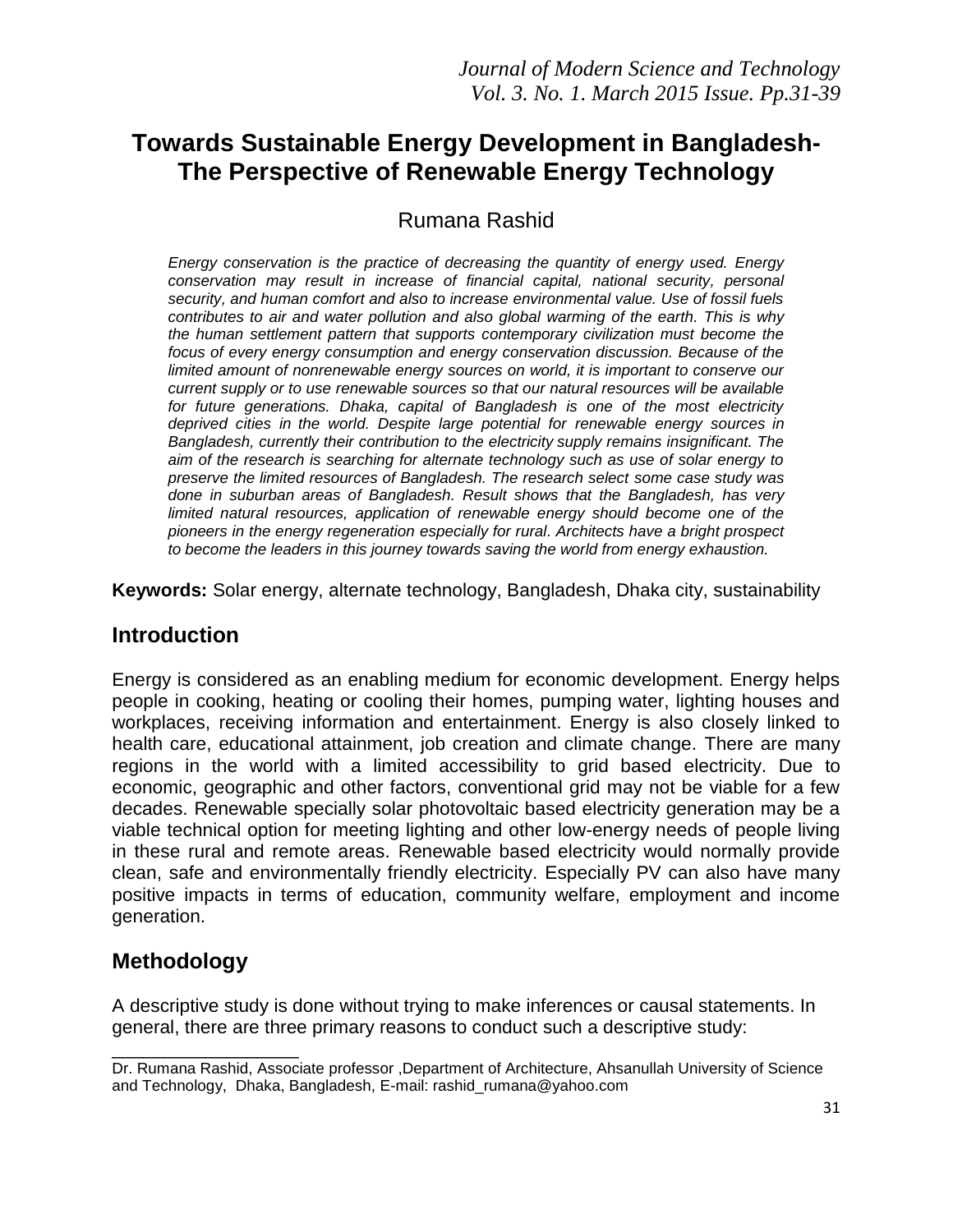- 1. To identify areas for further research.
- 2. To help in planning resource allocation (need assessment)
- 3. To provide informal information about the present condition.

This methodology is also helpful in revealing patterns and connections that might otherwise go unnoticed. Also we studied some case reports to incorporate some new areas of renewable energy in the context of Bangladesh too.

# **Renewable Energy and Development**

#### **The Role of Technology in Economic Growth**

- Energy as the core input to technological advancement
- Energy as a necessary factor for production

#### **In Digital Divide**

- Extreme differentials in access to energy between rich and poor, developed and less-developed countries
- Economic divergence of the rich and the poor
- Access to energy as a polarizing factor in this divergence

#### **In Millennium Development Goal's**

– 'Energy is central to sustainable development and poverty reduction efforts. It affects all aspects of development -- social, economic, and environmental - including livelihoods, access to water, agricultural productivity, health, population levels, education, and gender-related issues. None of the Millennium Development Goals (MDGs) can be met without major improvement in the quality and quantity of energy services in developing countries' – UNDP (United Nations Development Programme)

#### **In Business Development**

- Energy for operation of machinery and lighting
- Energy to access ICT's ( and 'outside world'

#### **In Knowledge-based Economy Era**

- Some countries have exhibited the quickest economic catch-up ever observed (Asian Tigers, China)
- Process of structural change is changing
	- India and Indonesia skipped the manufacturing stage of development straight to information and services stage
	- There is no set way of economic evolution anymore
- Quick diffusion of technology throughout world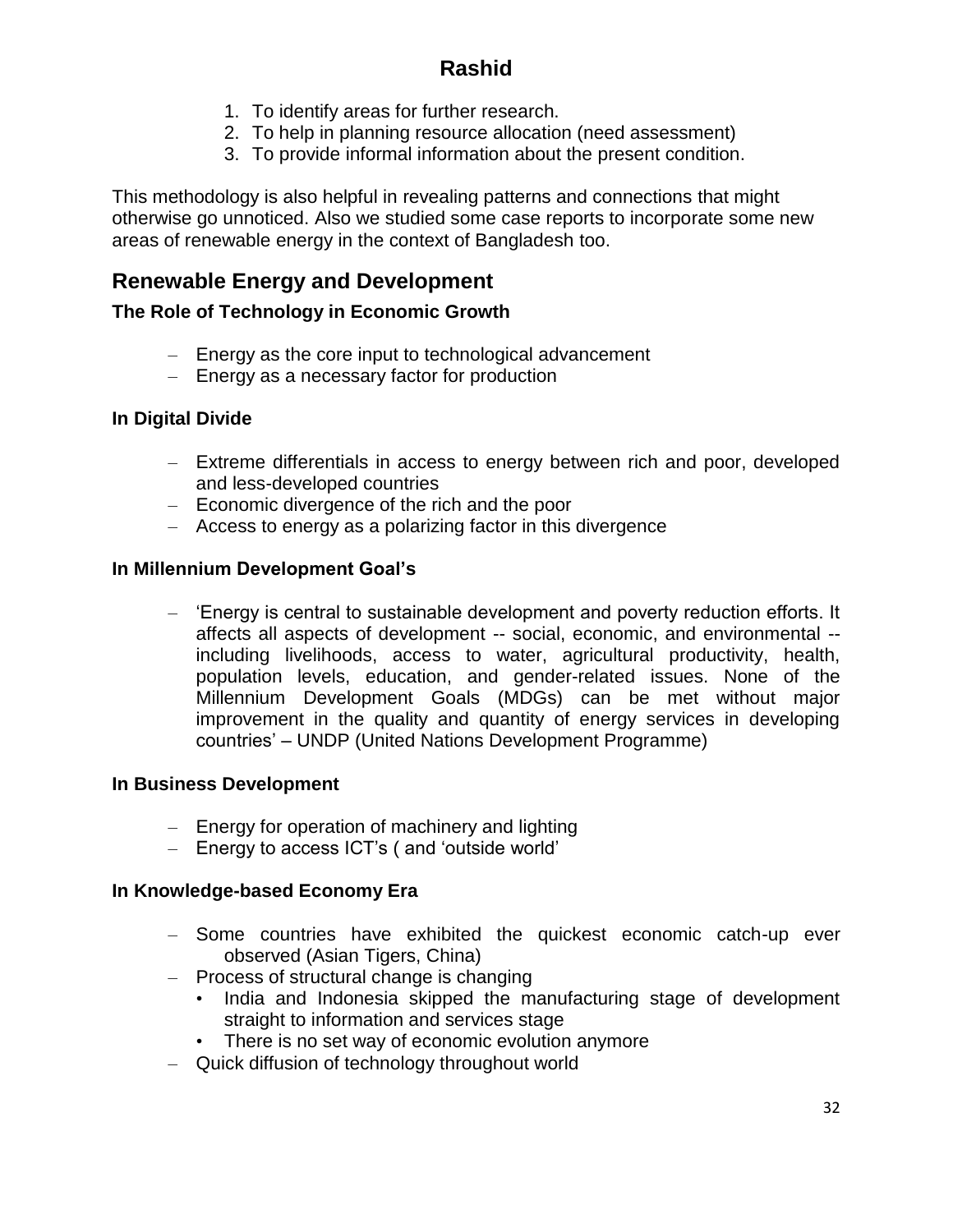- Globalization of knowledge and technology, among other factors of production
- This generation has the greatest capacity to achieve such economic catch-up, and access to energy is absolutely crucial to this.

# **Alternative Energy Contribution**

The roles of men and women differ and as such their usage of renewable energy differs. Women, especially in the rural areas, tend to use energy for domestic purposes and for subsistence. Men, on the other hand, tend to use energy more for income generating activities. Women in particular have greatly benefited from access to energy in general as it helped them cut down on long hours of vigorous manual work at home and in the field, as these tasks are now served by engines and machines. Access to energy services and the shift to modern energy for lighting, cooking and productive activities, have positively impacted women's literacy, education, economic opportunities and involvement with community affairs. Women in rural households typically devote 25 percent or more of total domestic labor to wood collection1. Water collection is another difficult and time-consuming chore for rural populations, traditionally, the responsibility of females, preventing many girls from attending school (Clancy and Joy, 2004). Because women spend many hours performing domestic tasks inside and outside the households, women and girls are likely to gain benefits due to time saving especially in water and fuel collection and improved health if they use clean fuels. If this time saved issued to receive better education or to engage in income-generating activities, then indeed use of various sources of energy would lead to more gender equality and as such lead to more women empowerment. Energy can also contribute to gender equity with regard to domestic work, as men are more willing to take over some domestic tasks, if these tasks are facilitates by energy-dependent household appliances.

## **Improve Health Condition of People**

Shifting to renewable energy in particular, has positively impacted women's health as they no longer have to be exposed to smoke and carbon monoxide when they cook as they did before when they used wood and charcoal for cooking. An estimated 570 million households worldwide rely on traditional biomass for cooking (Anderson, 1999). These represent almost one-third of the global population. Since women are the ones who traditionally cook in the household, research shows that women are typically exposed to very high levels of indoor air pollution, many for 3–7 hours a day over many years. By providing clean energy for cooking, renewable energy resources reduce the disproportionate health burden of indoor air pollution on women (Andrade, 2004). Renewable energy substitutes the need for traditional biomass, alleviates the drudgery of fuel wood collection and promotes gender equality and women's empowerment.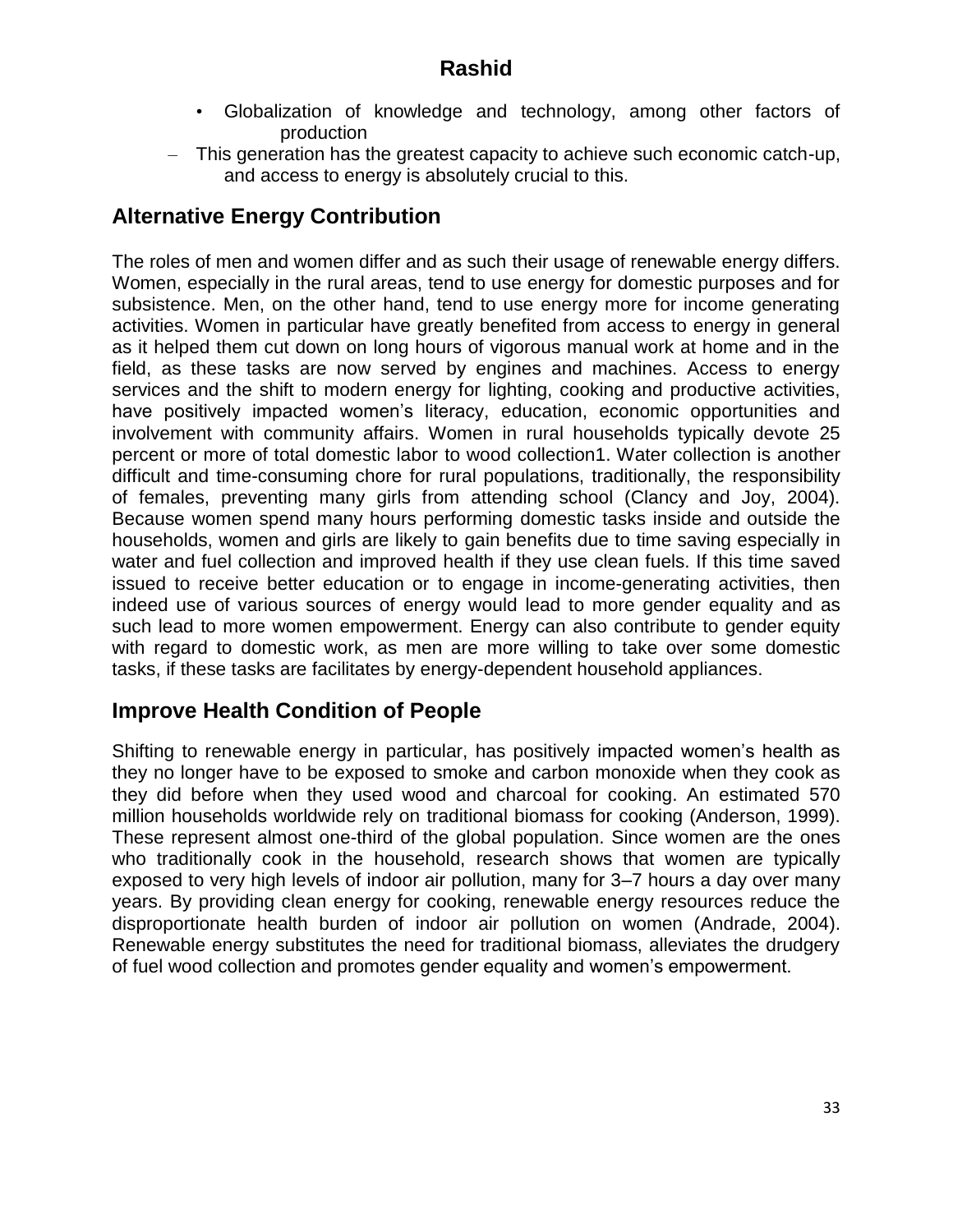| <b>Energy Form</b>                                                         | <b>Need and Issues</b>                                                                                                                                                 |                                                                                                                                                                                                                          |                                                                                                                                                                                                                     |
|----------------------------------------------------------------------------|------------------------------------------------------------------------------------------------------------------------------------------------------------------------|--------------------------------------------------------------------------------------------------------------------------------------------------------------------------------------------------------------------------|---------------------------------------------------------------------------------------------------------------------------------------------------------------------------------------------------------------------|
|                                                                            | <b>Practical Needs</b><br><b>Strategic Needs</b>                                                                                                                       | <b>Productive Needs</b>                                                                                                                                                                                                  |                                                                                                                                                                                                                     |
| <b>Electricity</b>                                                         | pumping of<br>water<br>supplies -<br>reducing<br>the need to haul<br>and<br>carry<br>mills for grinding<br>lighting to<br>improve<br>working<br>conditions<br>at home. | increase<br>possibility of<br>activities during<br>evening hours<br>provide<br>refrigeration for<br>food production<br>and sale power<br>for specialized<br>enterprises such<br>as<br>hairdressing and<br>internet cafes | make streets<br>safer<br>allowing<br>participation<br>in other<br>activities<br>(e.g. evening<br>classes<br>and women's<br>group<br>meetings)<br>opening<br>horizons<br>through radio,<br><b>TV</b><br>and internet |
| <b>Improved</b><br><b>Biomass (supply</b><br>and conversion<br>technology) | improved health<br>through better<br>stoves<br>less time and<br>effort<br>in gathering and<br>carrying firewood                                                        | more time for<br>productive<br>activities<br>lower cost for<br>process<br>heat for income<br>generating<br>activities                                                                                                    | control of<br>natural<br>forests in<br>community<br>forestry<br>management<br>frameworks                                                                                                                            |
| <b>Mechanical</b>                                                          | milling and<br>grinding<br>transport and<br>portering of<br>water<br>and crops                                                                                         | increases the<br>variety of<br>enterprises                                                                                                                                                                               | transport<br>allowing<br>access to<br>commercial<br>and<br>social/political<br>opportunities                                                                                                                        |

# **Examples of People's Needs and Energy Form**

Source: Clancy, Skutsch and Batchelor (2003)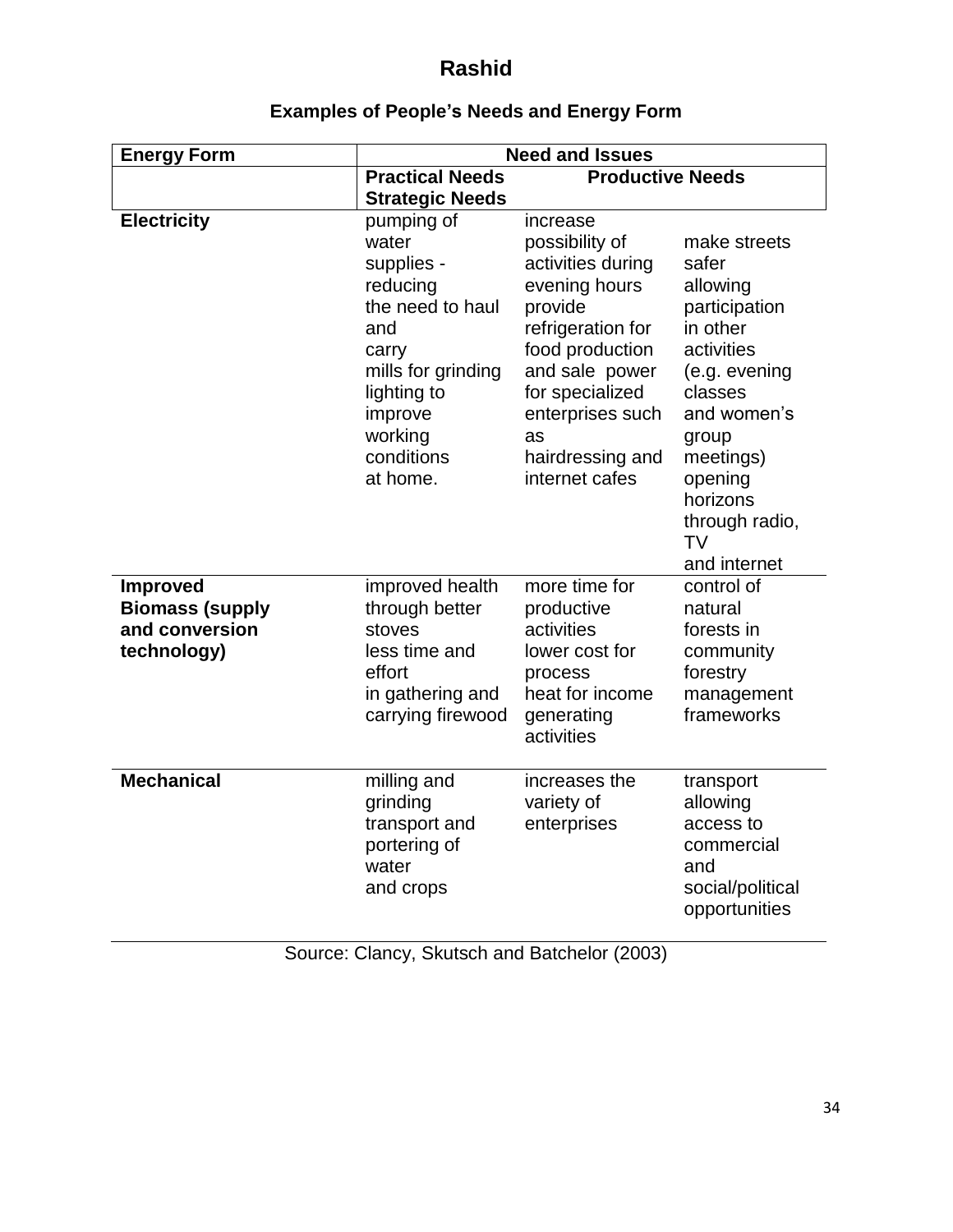#### **Government Program of Renewable Energy in Bangladesh**

62 kW solar PV installed by Rural Electrification Board of Bangladesh 10 KWp solar photovoltaic systems installed by Local Government and Engineering Department in 30 cyclone shelter.

#### **Private Sector**

1. **Grameen Shakti,** A "not-for-profit" company involved in promotion of renewable energy resources for poverty alleviation Installed 2695 Solar Home Systems up to July 2000

2. **Rahimafrooz:** Leading battery manufacturing company and supplier of PV system, installed 3000 solar systems upto this year.

#### *Grameen Shakti*

It was initiated in 1996 to 'rescue the rural people from energy poverty which hinders their social and economic development'. Its main objective is 'to produce electricity to fulfil the minimum requirement of electrical power after dusk in the remote rural areas Bangladesh where conventional electricity could not reach in foreseeable future (social goal).'It effectively captures synergy between renewable energy technology and microcredit in order to give the rural people a chance to improve their quality of life and also take part in income generating activities.

#### **Key products**

- Solar Home Systems
- Biogas
- Improved Cook Stoves

#### **It Faced Initial Challenges Like**

- Lack of rural network
- No knowledge or awareness among the rural people
- Lack of trained manpower
- High upfront cost of renewable energy technologies
- Lack of funding sources

#### **Key Programs**

*Solar Program* - for marketing solar home systems through a network of branch offices with a soft loan program

*Wind Program* - distributing electricity through micro-enterprises in cyclone shelters in coastal areas of Bangladesh.

*Bio-gas Program* –for promoting bio digester to produces cooking fuel and fertilizer.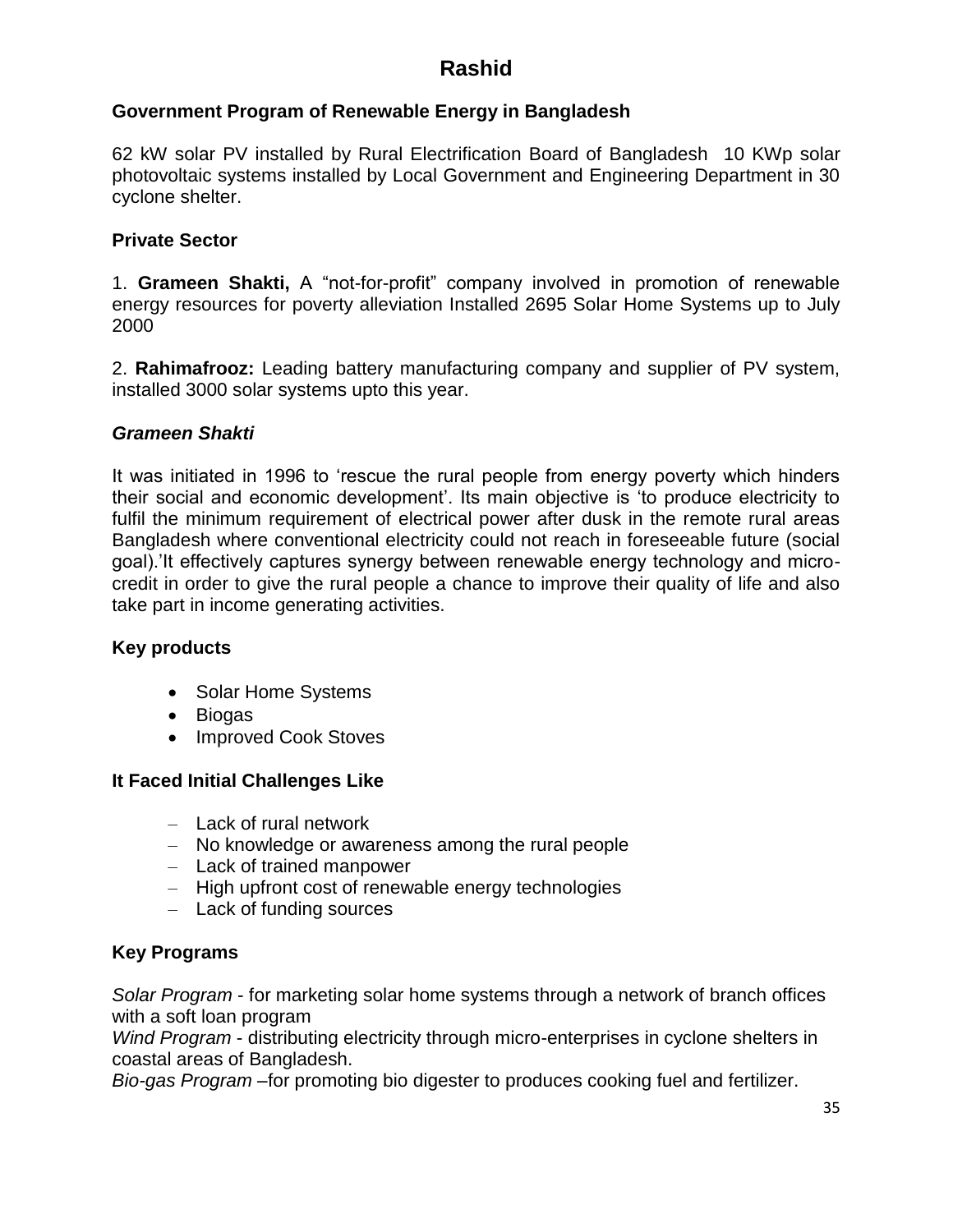*Bio-mass Gasification Program* - producing electricity from bio-mass and sells the power in rural market.

*Training Program* - creating employment for rural people specially women and a base of necessary skills

*R &D Program* - exploring appropriate technologies, marketing and financing mechanisms, creating local manufacturers of components

#### **PV Program of Grameen Shakti**

- 1. Operating through 23 offices in Rural Areas
- 2. Encourages the use of these technologies for income generating activities
- 3. Marketing strategy:
	- Provides soft financing scheme to the customers
	- Helps in using the SHSs for income generating activities for women
	- Ensures proper after sales maintenance

– to make the system more easily accessible by rural households GS sells PV systems on credit.

Now the credit system is as follows:

 Customers pay 15% as down payment, and the remaining 85% is paid in monthly installments within a 3 year period.

### **Income Generation for Using Renewable Energy**

#### **Case 1: Mobile Phone Charging by Solar PV**

Ms .Abeda, a member of Grameen Bank using a solar home system for lighting and charging phone. She can communicate with her relatives working in towns and cities at home and abroad. This communication facility can be availed by other villagers of the locality by making payment to the above mentioned lady and thus providing her with a significant income.Before the introduction of solar system it was rather unthinkable to have a telephone communication with the rest of the world from a remote village in Bangladesh.

#### **Case 2: The ongoing off-grid electrification program of Char Montaz constitutes the following activities.**

#### *Solar Home System (SHS) sale on cash and credit, and providing maintenance service*

The women's co-operative has sold SHS to more than about 260 households in the islands of Char Montaz, Rangabali and other islands. They offer complete services of installation, training of consumers and after sale maintenance service to the households. Monthly installments are collected from the households covering the cost of SHS, installation and follow up services. The SHSs being sold at a market price face competition from other subsidized programs operating in the same area. It is the local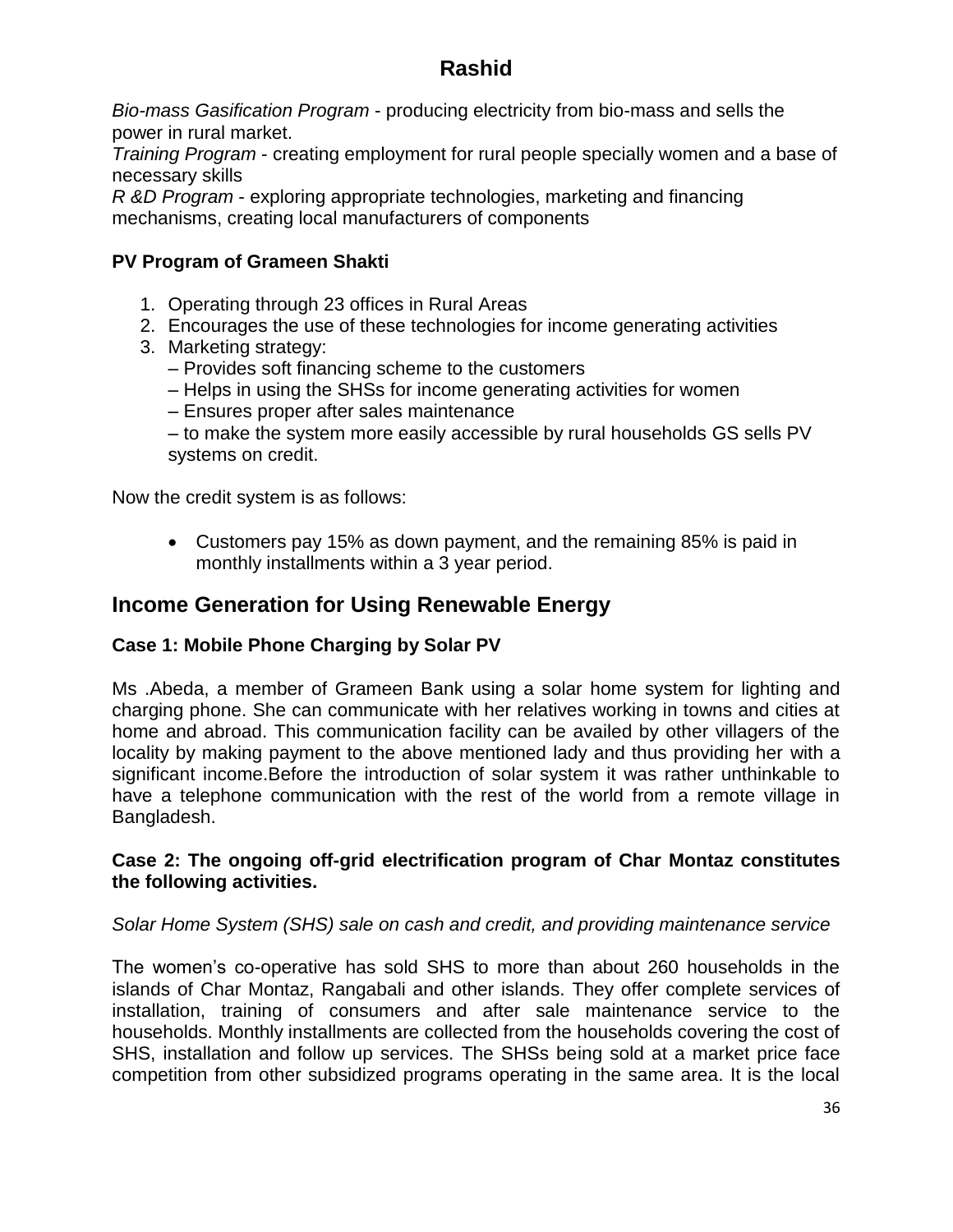presence of the co-operative in Char Montaz and the quality of products that enable them to maintain the market.

#### *Assembling DC lamps and Charge Controllers for SHS:*

A major activity of the micro-enterprise is assembling efficient DC lamps and electronic charge controllers of international standard. The lamps are used with 12 V batteries, which may be charged with Diesel charging systems or solar home systems. Production facility of charge controllers has assembled and sold more than 600 controllers for SHS. The lamps and controllers produced by the co-op have been certified for use in the Rural Electrification and Renewable Energy Development (RERED) Project, the national solar electrification program of Bangladesh. A permanent factory premises has recently been constructed in Char Montaz for operation of the micro-enterprise. The women's cooperative is supplying components of solar systems to ongoing projects of other organizations engaged in solar electrification. The same study has shown that access to electricity at the household level significantly increases the knowledge-base among women living in villages, (radio and TV being the main sources of this knowledge). Even for non-electrified households, information from neighbors and relatives can play a significant role. This means that ensuring access to electricity will have a significant impact in reducing the existing knowledge-gaps in the non-electrified households. Thus, it may also be said that access to electricity at the household or in the area can be a major way to increase the level of women's empowerment.

#### *Diesel Operated Battery Charging Service and Energy Service Centers (ESC):*

Battery Charging Stations (BCS) located in different market places in the project area are providing important service to the permanent and weekly shops. In addition to supplying electricity on a commercial basis to more than 200 shops for 4-5 hours a night, the enterprises provide battery charging facilities for hundreds of households that do not have access to SHSs yet. Various other electrical goods such as solar panels, cables, batteries, switches, transistor radios, cassette players, etc. are sold in the BCSs. One of the other major activities of the BCS outlets is dissemination of information about RET products and their availability to the rural communities.

#### *Solar Battery Charging Station and Communication Center:*

One of the most recent activities of the micro-enterprise is operation of a 1.6 kW solar array for building lighting and a solar battery charging station for the lowest income families. This offers battery charging with high quality charger system that allows 16 batteries of different states of charge to be charged simultaneously. The cooperative charges a commercial rental fee for the batteries with 2 free charges per month. A communication center with computers, phone and fax, all powered by solar energy is also operating from the new premises.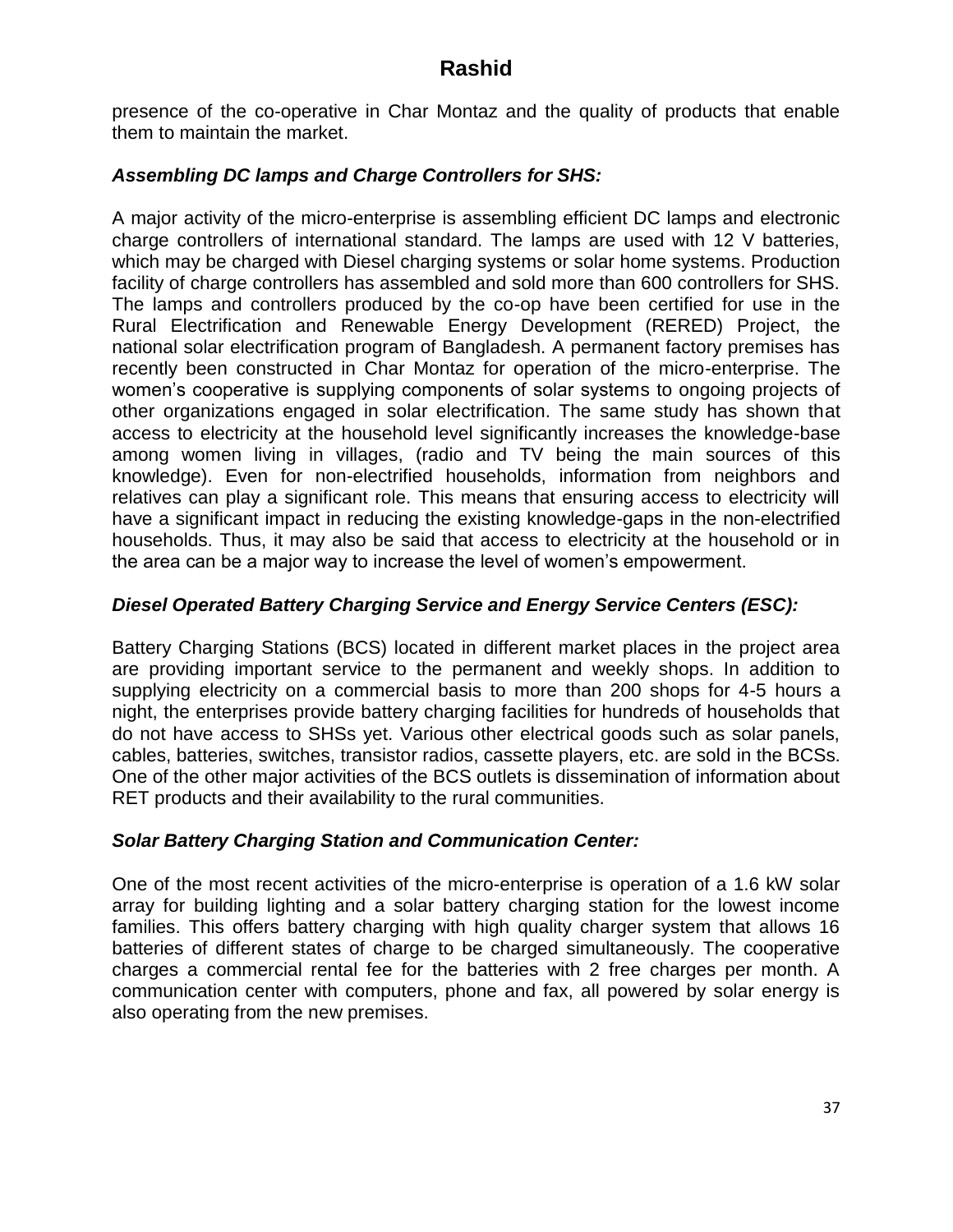#### *Supplying to the National SHS Program:*

The Government of Bangladesh has undertaken a very important project of providing solar electrification to 64,000 households in the country, within 5 years, through the public and private sector. The micro-enterprise of Char Montaz in collaboration with four new enterprises is supplying components for SHS to NGOs participating in this project.

# **Conclusion**

It is clear that renewable energy technologies have great potential for contributing to a sustainable energy mix in the Bangladesh. However, more action is needed and should include: (1) integrating renewable energy policies into national energy policies with defined and targeted contributions; (2) strengthening relevant national institutions; (3) encouraging renewable energy technology transfer and supporting local industries seeking to develop or use renewable energy technologies; (4) enhancing resource assessment activities for wind and biomass; (5) intensifying capacity building and public awareness programmes; and (6) initiating new financial mechanisms for supporting renewable energy adopting, particularly in rural areas.

# **Reference**

- ACRE (2001), "Report on the global seminar for women leaders on the uptake of renewable energy technology", 27 June to 4 July 2001, *Murdoch University, Perth, Australia*. Available at[:http://acre.murdoch.edu.au/unep/](http://acre.murdoch.edu.au/unep/)
- Anderson, T., Doig, A., Rees, D. and Khennas, S. (1999), "Rural Energy Services", *IT Publications, London*. ISBN 1-85339-462-9.
- Andrade, T. (2004), "Enabling urban poor livelihoods policy making: understanding the role of energy services". *Report: Brazil. Prepared for DFID KaR Project R8348*
- Baden S., Goetz A. M., Green C. and Guhathakurta M. (1994), "Background to Gender Issues in Bangladesh", *BRIDGE Report No 26*. Available at: <http://www.ids.ac.uk/bridge>
- Barnes D (1995), "Consequences of Energy Policies for the Urban Poor", FPD Energy Note No 7. *World Bank, Washington DC.*
- Barnett, A. (1999), "Increasing Access to Sustainable Energy Sources: A Summary of Recommendations Made to the Sustainable Energy Programme of the Shell Foundation". 20th Sept. 1999.
- Barua, D. (1998), "Energy's Role in rural Income Generation: The Grameen Strategy". *Paper presented at ´Village Power '98: Scaling Up Electricity Access for Sustainable Rural Development, NREL/World Bank, Washington DC,* October 6-8, 1998.
- Batliwala, S., and Reddy, A. (1996), "Energy for Women and Women for Energy: Empowering Women through Energy Entrepreneurship", *in ENERGIA News*, Vol. 1, No. 1.
- Bazile, D. (2002), "Improved cookstoves as a means of poverty alleviation", *in Boiling Point* No 48: pp. 20-22, ITDG, Rugby, UK.